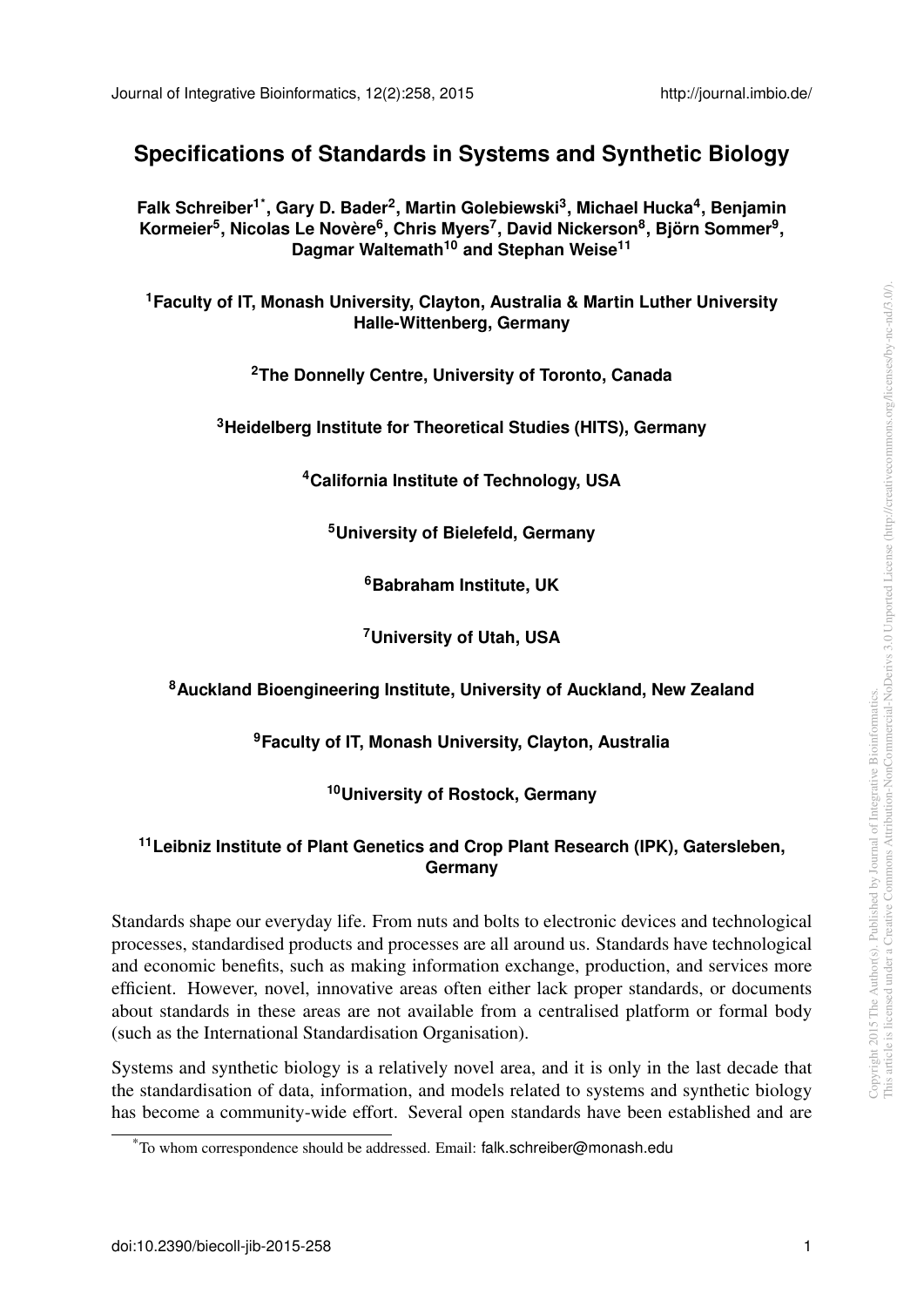under continuous development as a community initiative. COMBINE, the 'COmputational Modeling in BIology' NEtwork [\[1\]](#page-2-0) has been established as an umbrella initiative to coordinate and promote the development of the various community standards and formats for computational models. There are yearly two meeting, HARMONY (Hackathons on Resources for Modeling in Biology), Hackathon-type meetings with a focus on development of the support for standards, and COMBINE forums, workshop-style events with oral presentations, discussion, poster, and breakout sessions for further developing the standards. For more information see <http://co.mbine.org/>.

So far the different standards were published and made accessible through the standards' webpages or preprint services. The aim of this special issue is to provide a single, easily accessible and citable platform for the publication of standards in systems and synthetic biology. This special issue is intended to serve as a central access point to standards and related initiatives in systems and synthetic biology, it will be published annually to provide an opportunity for standard development groups to communicate updated specifications.

COMBINE standards covered in this special issue are:

- CellML [\[2\]](#page-2-1) to store and exchange computer-based mathematical models in a modular and reusable manner. In addition, the specification for the CellML Metadata Framework is provided.
- **COMBINE Archive Specification** [\[3\]](#page-2-2) to support the exchange of information necessary for a modeling and simulation experiment in biology. It is a zip-compressed container that includes a manifest file, an optional metadata file, and the files describing the model.
- SED-ML [\[4\]](#page-2-3) (the Simulation Experiment Description Markup Language) to describe the procedures to analyse and simulate models, including model identification, pre-processing, simulation setup, post-processing of simulation result and presentation thereof.
- **SBGN** [\[5\]](#page-2-4) (the Systems Biology Graphical Notation) to graphically represent processes and networks studied in systems biology. The specifications of the three SBGN languages SBGN Process Description, SBGN Entity Relationship, and SBGN Activity Flow are provided, and these languages allow the representation of different aspects of biological systems at different levels of detail as graphical maps.
- **SBML** [\[6\]](#page-2-5) (Systems Biology Markup Language) to represent and exchange computational models in systems biology such as models of metabolism, signal transduction and gene regulation. In addition to the specifications for SBML Level 2 and the core of Level 3, this issue includes the specifications for the following extensions to Level 3 (known as "packages" in SBML): Flux Balance Constraints, Hierarchical Model Composition, Qualitative Models, and Layout. [1](#page-1-0)
- **SBOL** [\[7\]](#page-2-6) (Synthetic Biology Open Language) to exchange data about synthetic biology designs including both structural information, such as hierarchically annotated DNA, RNA, and protein sequences for design components, and behavioral information, such as the interactions between these components.

<span id="page-1-0"></span><sup>&</sup>lt;sup>1</sup>SBML "packages" are extensions to SBML Level 3 only.